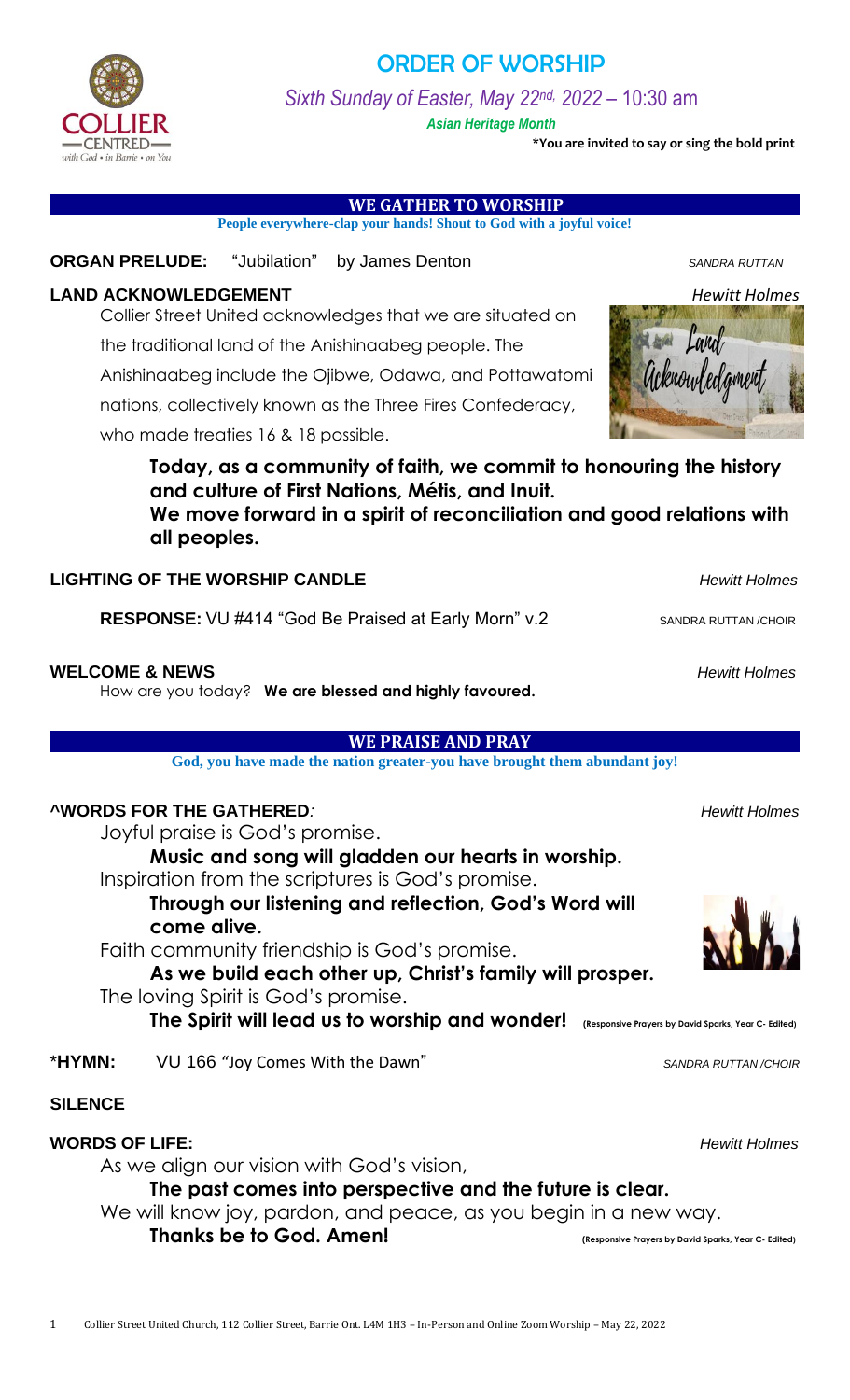**WE GROW TOGETHER** 

**Throughout the provinces and in every city, wherever the decree was read, there was great rejoicing and celebration among the Jews there.** 

**^WORDS FROM SCRIPTURE:** Psalm 67 & Philippians 1:1-6 (Inclusive Bible)*Dave Lord*

*Let us listen to hear what the Spirit is saying to the Church…*

 $1$  O God, show us kindness and bless us, and make your face smile on us!

 $2$  For then the earth will acknowledge your ways, and all the nations will know of your power to save.

 $3$  Let the peoples praise you, O God, let all the peoples praise you!

<sup>4</sup> Let the nations shout and sing for joy, for you dispense true justice to the worldyou guide the nations of the earth!

 $5$  Let the peoples shout and sing for joy; let all the peoples praise you!

<sup>6</sup> The land has given its harvest: God, our God, has blessed us.

 $7$  May God bless us, and may God be revered even to the ends of the earth!

 $1:1$  From Paul and Timothy, who serve Christ Jesus, To all the holy ones in Christ Jesus at Philippi, together with their bishops and deacons:

 $2$  Grace and peace be yours from our Abba God and from Jesus Christ, our Savior.

 $3$  I thank my God every time I think of you.

<sup>4</sup> In every prayer I utter, as I plead on your behalf, I rejoice

 $5$  at the way you have all continually helped promote the Good News from the very first day.

 $6$  And I am sure of this much: that God, who has begun the good work in you, will carry it through to completion, right up to the day of Christ Jesus.

*This is Life-giving Word for the People of God. Thanks be to God.*

**SERMON:** "Easter Season – What Does It Mean to Live With Joy?!" Hewitt Holmes

**WE RESPOND TOGETHER** 

**Cry out, shout aloud, you who dwell in Zion, for the Holy One of Israel dwells among us in majesty!**

CHORAL ANTHEM: "The heav'ns sing praises to God" by L. van Beethoven arr. Alan Bullard Bullard

**OFFERING & INTERCESSORY PRAYERS** *Anne Snell*

**THE PRAYER OF JESUS** *(Caribbean version with traditional words & inclusive language)*

#### **WE GO TO BE GOD'S COMMUNITY**

**HYMN:** VU # 232 "Joyful, Joyful We Adore You" v. 1,3,4 *SANDRA RUTTAN /CHOIR*

# **COMMISSIONING:**